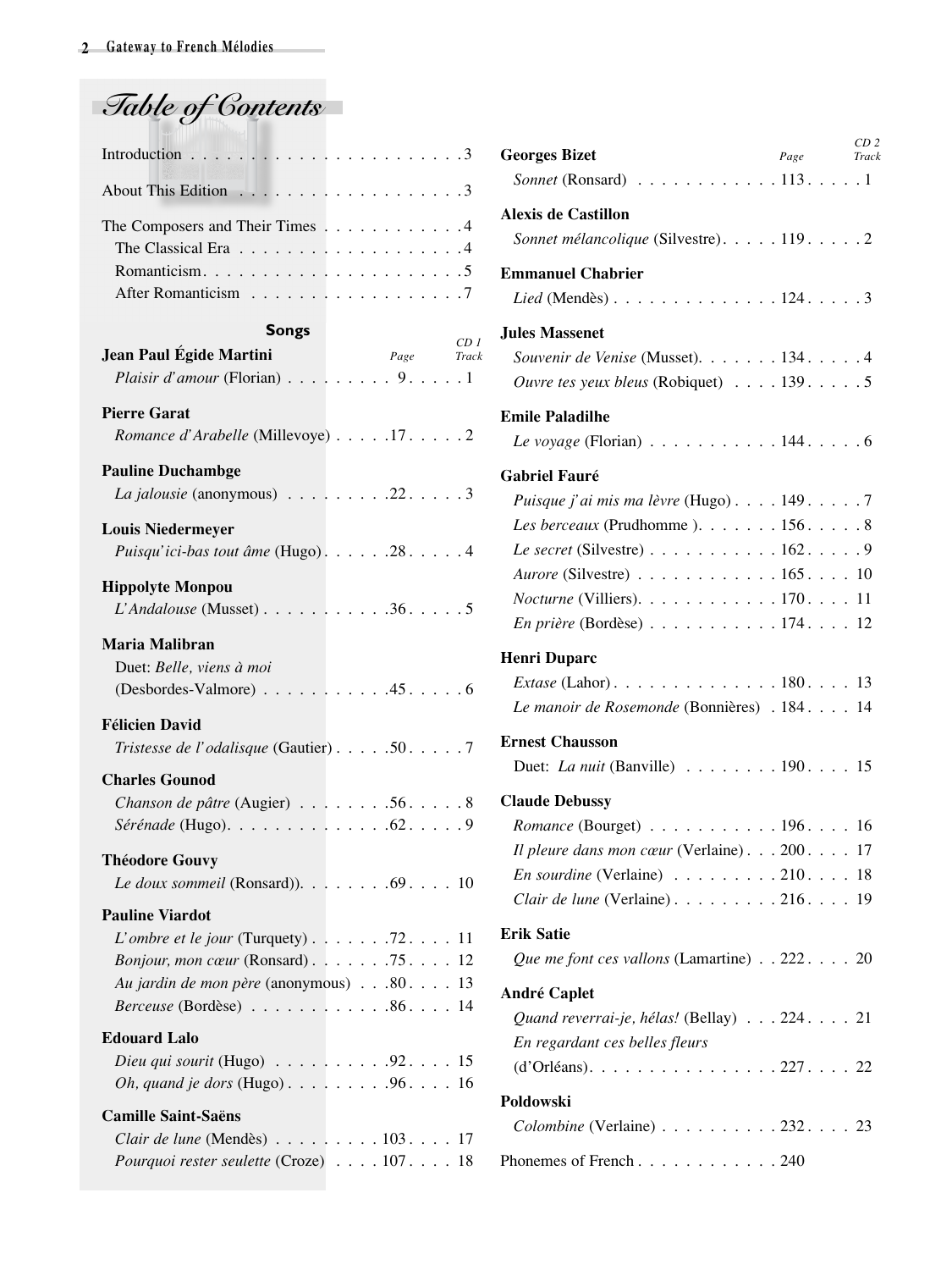## *Plaisir d'amour*

/plεzir da mur/

- ple zir da mur nə dy rə k $\tilde{\alpha}$  mɔ mɑ̃ **1. Plaisir d'amour ne dure qu'un moment;** Pleasure of-love only lasts but-one moment;
- fa qrɛ̃ da mur dy rə tu tə la vi ə **2. Chagrin d'amour dure toute la vie.** distress of love lasts all-life.
- ze tu ki te pur lẽ gra tə sil vi ə **3. J'ai tout quitté pour l'ingrate Silvie:**  I-have everything left for the-ungrateful Sylvia;
	- ε lə mə ki te prɑ̃ tœ̃ no tra mɑ̃
- **4. Elle me quitte et prend un autre amant.** she me leaves and takes an other lover.
- **5. Plaisir d'amour ne dure qu'un moment;**
- **6. Chagrin d'amour dure toute la vie.**
- tɑ˜ kə sε to ku lə ɾa dusəmɑ˜ **7. Tant que cette eau coulera doucement** "As-long as this water will-run gently
- vεɾ sə rɥiso ki bɔɾdə la prεɾiə **8. Vers ce ruisseau qui borde la prairie,** toward this brook that lines the meadow

ə tε mə ɾe mə re pe tε sil vi ə **9. Je t'aimerai, me répétait Silvie.** 

I you-shall-love," to-me repeated Sylvia.

lo ku lã kor ε la ∫ã <del>z</del>e pur tã **10. L'eau coule encor; elle a changé pourtant.**  The-water runs yet; she has changed, even so.

- **11. Plaisir d'amour ne dure qu'un moment;**
- **12. Chagrin d'amour dure toute la vie.**

**Jean-Pierre Claris de Florian** (1755–1794) /ɑ˜ pjεɾə klaɾi də flɔɾjɑ˜/

*The Pleasure of Love* **Jean Paul Égide Martini** (1741–1816)  $\sqrt{3}$  pol ezidə martitini/

## **Poetic Background**

"Love was exciting, but I will never get over my disappointment."

This poem occurs in *Célestine,* a *nouvelle* (long story) set in Spain. The title character, who "at seventeen years was the beauty of Grenada," was a wealthy orphan. Her guardian expected her to marry his son, Enrique, but she was in love with a poor young man, Pedro. They planned to elope, but an emergency prevented Pedro from keeping the rendezvous. When Enrique rode by, Célestine hid from him.

Still in hiding, Célestine heard a sweet but uncultivated voice, singing the words of *"Plaisir d'amour*" to a "rustic air." Hearing about love's bitter disappointment, Célestine cried out, "Who knows it better than I?" The singer was a young goat herder who had left his home village because of a disappointment in love. Célestine bought his spare clothing and set out on a new life, dressed as a boy. After many tribulations Pedro found her, and they married happily.

The poem has two six-line stanzas, rhymed *ABbaAB abbaAB* (upper case letters indicate repeated lines). Each line has ten syllables, with feminine *a* rhymes. Having repeated lines and only two rhyme sounds, the form of the poem resembles a classical French *rondel*, but does not fully conform to its rules.

Title: In *Célestine*, the poem has no title.

Line 1: *ne*...*que* is an idiom meaning "only."

Line 3: *Silvie*, not Sylvie, is the spelling shown in the text and music sources used here. The name Sylvia is one that is often used in pastoral poetry.

Lines 7–9: *tant... t'aimerai*: Note that French poetry does not always use quotation marks when they would be required in English.

Line 9: *répétait* was spelled *répétoit* in the sources used here, but in the 1700s the spelling *-oi-* was pronounced /e/.

The text has been verified with an early edition: *Célestine, nouvelle espagnole*, in *Nouvelles*, vol. 5 (Paris: P. Didot aîné, 1792).

A different poem by Florian, *"Ah! s'il est dans votre village,"* was formerly popular in a setting by Benjamin Godard, entitled *"Chanson de Florian"* (1871).